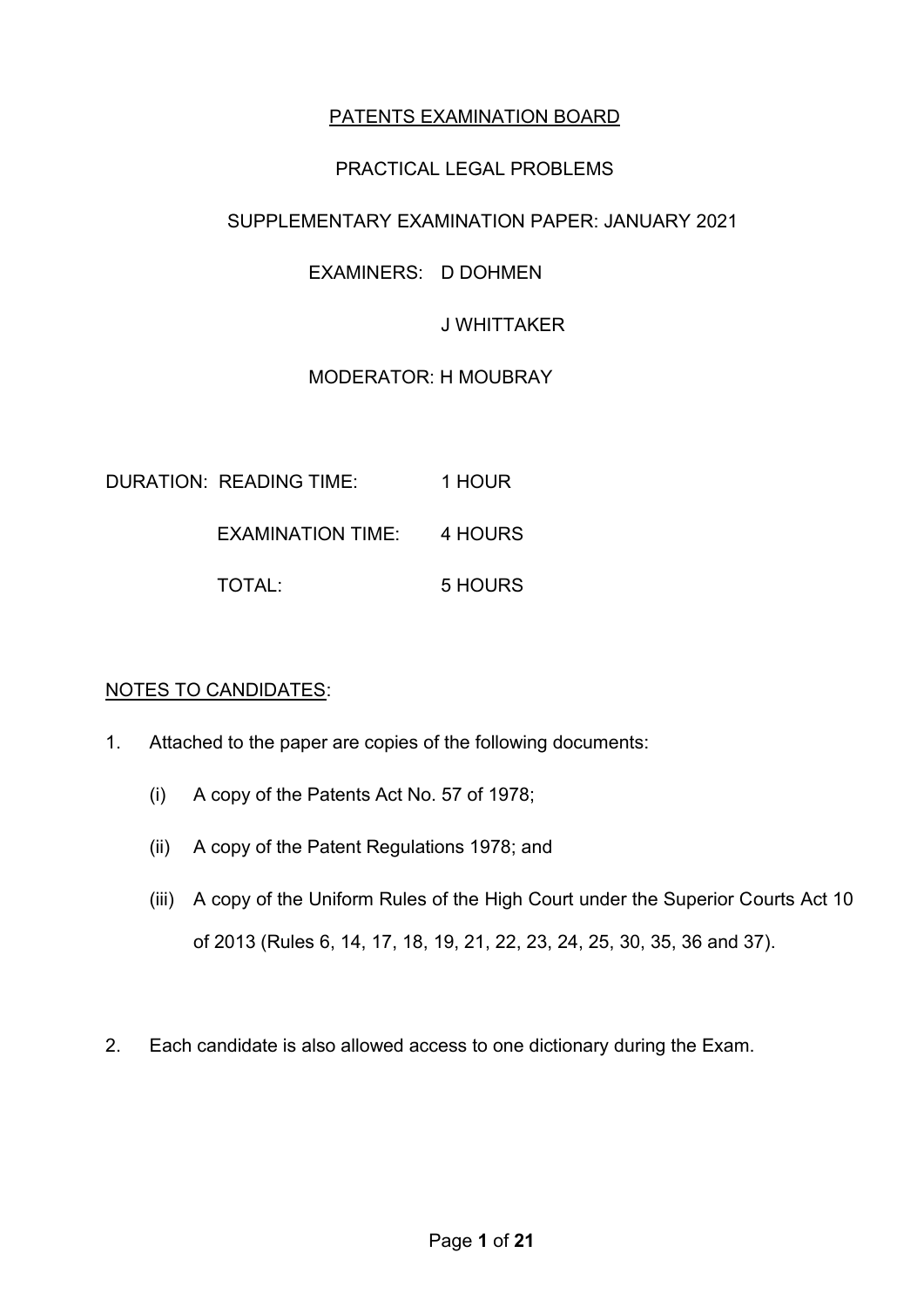- 3. This paper consists of 21 pages in total and includes the following documents:
	- (i) Questions 1 and 2 (70 marks) (Pages 3 to 6);
	- (ii) Question 3 (30 marks)  $-$  (Pages 7 to 9);
	- (iii) Document  $A (Page 10);$
	- (iv) Document  $B (Pages 11 to 15);$
	- (v) Document  $C (Pages 16 to 20)$ ; and
	- (vi) Document  $D (Page 21)$ .
- 4. Prior to the hand out of the answer papers, candidates will have an opportunity to read the above documents and make notes for 60 minutes.
- 5. Where appropriate, reference should be made to case law, and conclusions should be supported by reasons and arguments.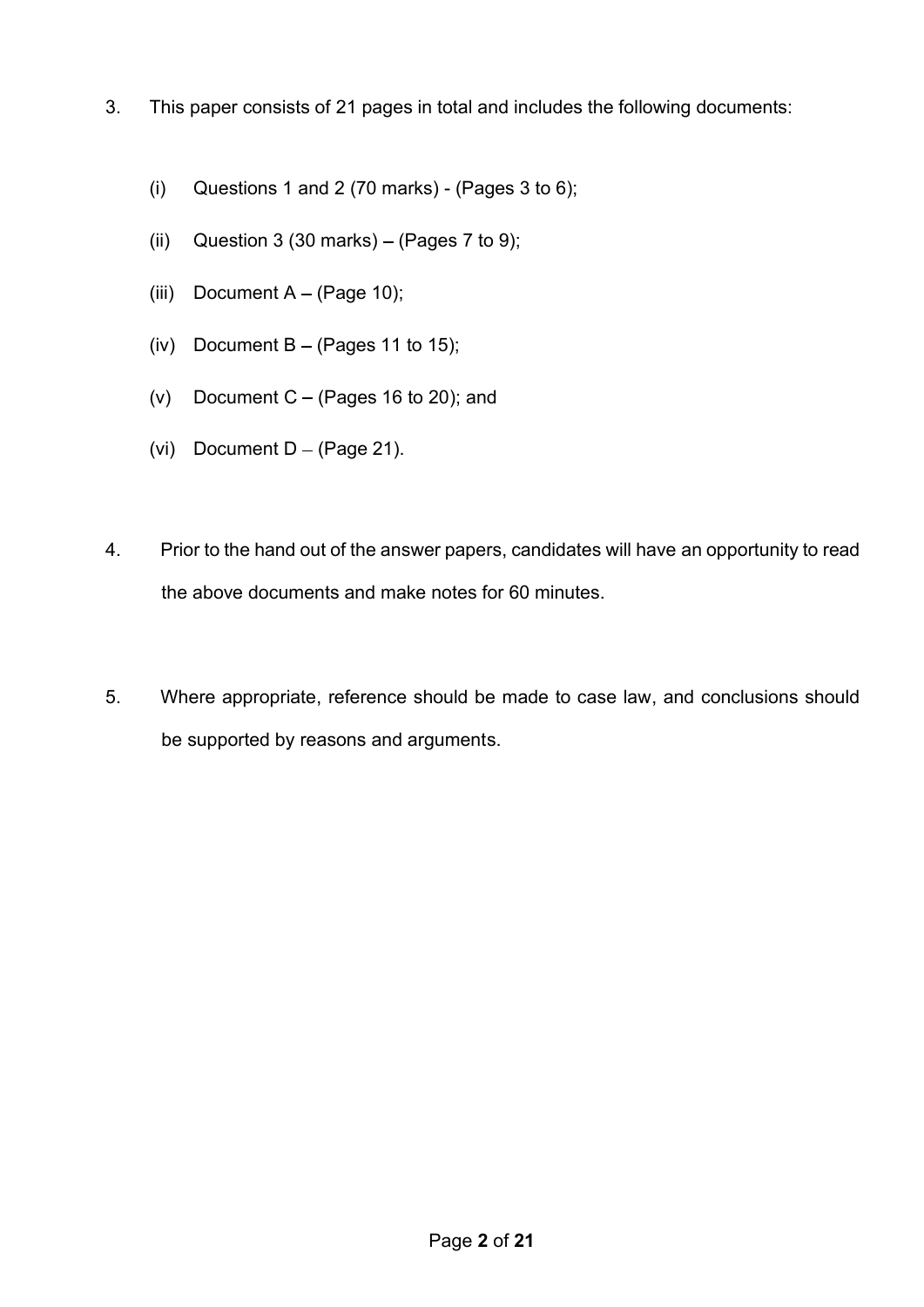## QUESTIONS 1 AND 2

A new client writes to you as follows:

Dear Sirs,

I have come up with a new product for cyclists. As an avid cyclist myself, I have from time to time been caught in the rain on my bike and been drenched with rain water.

About a year ago, I bought myself a light-weight rain jacket for use when cycling in the rain. Although the jacket works well in keeping my torso dry in the rain, it discharges rain water directly onto my cycling shorts, which draw this water onto my legs and cause an unpleasant, cold and clammy sensation.

I therefore decided to modify my rain jacket by adding a "gutter" at the lower edge of the jacket to collect rain water running down the jacket and channel it to spill to the ground away from my legs. At first, I designed the gutter as a separate unit that I could attach to my rain jacket, but later I also designed a rain jacket incorporating the gutter.

Attached marked "Document A" are drawings of my rain jacket with gutter, in which:

FIG. 1 is a perspective view of my rain jacket;

FIG. 2 is an enlarged fragmentary view of a bottom portion of the jacket of FIG. 1, detailing a gutter formed integrally with the jacket in accordance with a first version of my design; and

FIG. 3 is a fragmentary view of a gutter according to a second version of my design, which is formed as a separate unit and subsequently attached to a rain jacket.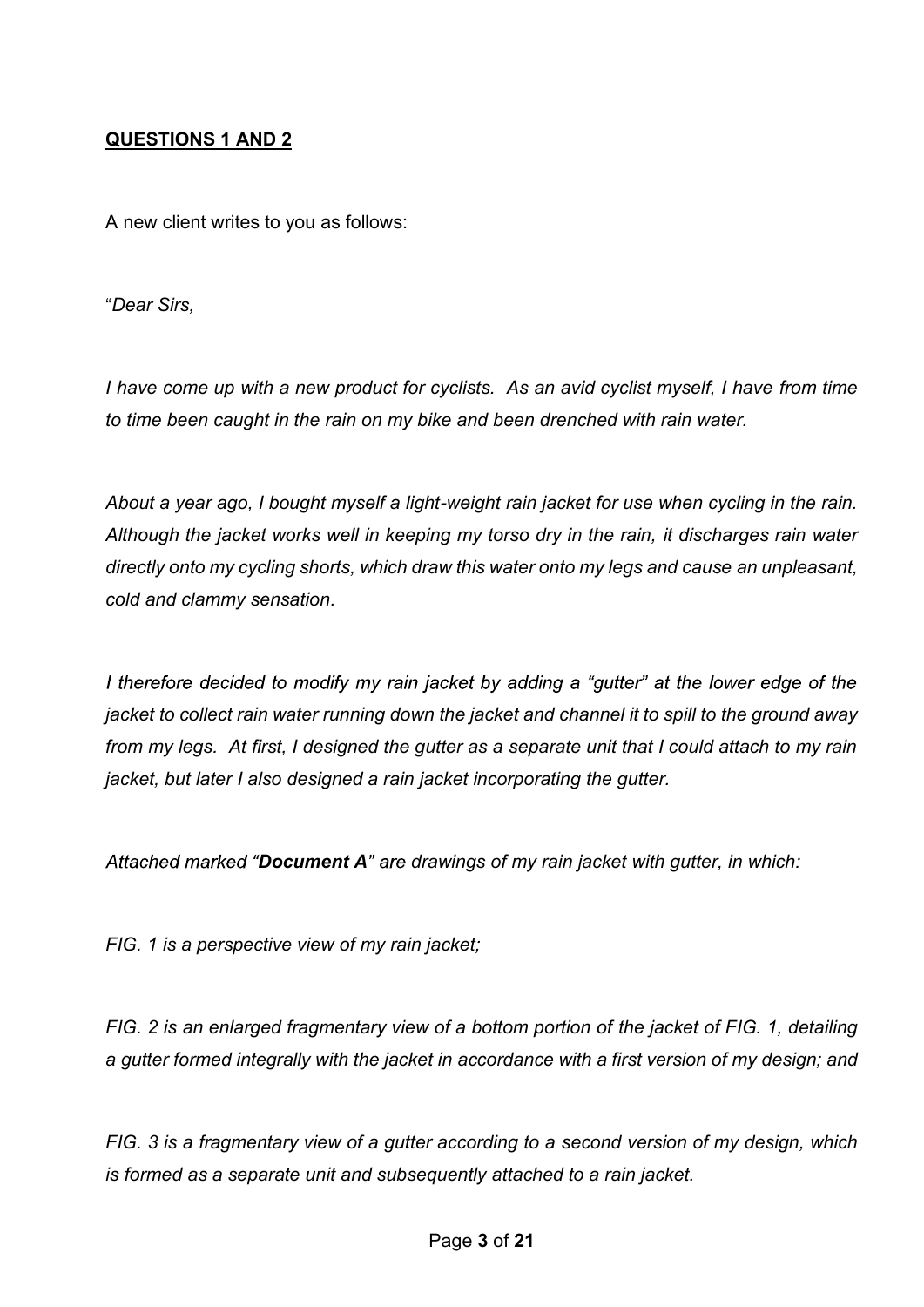Broadly speaking, a rain jacket according to my design includes an enclosed gutter or duct

at the bottom of the jacket, and a number of openings for allowing rain drops running down the jacket to enter the enclosed gutter for subsequent drainage through a downwardly and outwardly facing drain port at each of the lateral sides of the jacket.

With reference to FIGS. 1 and 2 of the drawings, the rain jacket is designated by the reference numeral 100, with a folded extension of the jacket 100 forming an enclosed gutter 110. The gutter includes an outer section 120, a bottom section 130, and an inner section 140, with the upper portion of the inner section 140 connected to the inner surface of the jacket 100 by an upper seam 150. A number of openings 160 are provided in the outer section 120 for allowing rain drops 170 running down the jacket to enter the gutter 110, from where this rain water 180 is discharged to the ground through a pair of drain ports 210 (only one of which is shown in FIG. 1). Each drain port 210 is positioned on a lateral side of the rain jacket.

The openings 160 are arranged in two rows, with the openings in the first row offset relative to the openings in the second row, as illustrated in FIG. 2. This ensures that each rain drop 170 running down the jacket enters the gutter 110 through one of the openings 160, thereby preventing rain drops from running off the bottom of the jacket onto the cyclist's legs. The openings 160 are typically circular in shape and have a diameter of between 12mm and 25mm. To maintain the shape of the gutter 110, the bottom section 130 is folded back on itself twice to form a three ply portion at 190, which is held together by a bottom seam 200.

FIG. 3 illustrates a gutter 110' which is formed as a separate unit and subsequently attached to a rain jacket. In this version, an outer section 120' and an inner section 140' of the separately formed gutter 110' are subsequently connected to a lower portion of a rain jacket by an upper seam 150'. To maintain a cross-sectional ballooned shape of the gutter 110',<br>extra material 220' is provided to stiffen a bottom portion of the gutter. FIG. 3 shows how rain water 180', which has entered the gutter via the openings 160', is channelled to one of the two drain ports 210' positioned on the sides of the rain jacket. Each of the drain ports 210' is shaped to encourage water to discharge outwardly, away from the cyclist.

For the last three months, I have been selling relatively large quantities of my rain jacket to cycling shops in Gauteng. Over this period, the demand for these jackets has increased to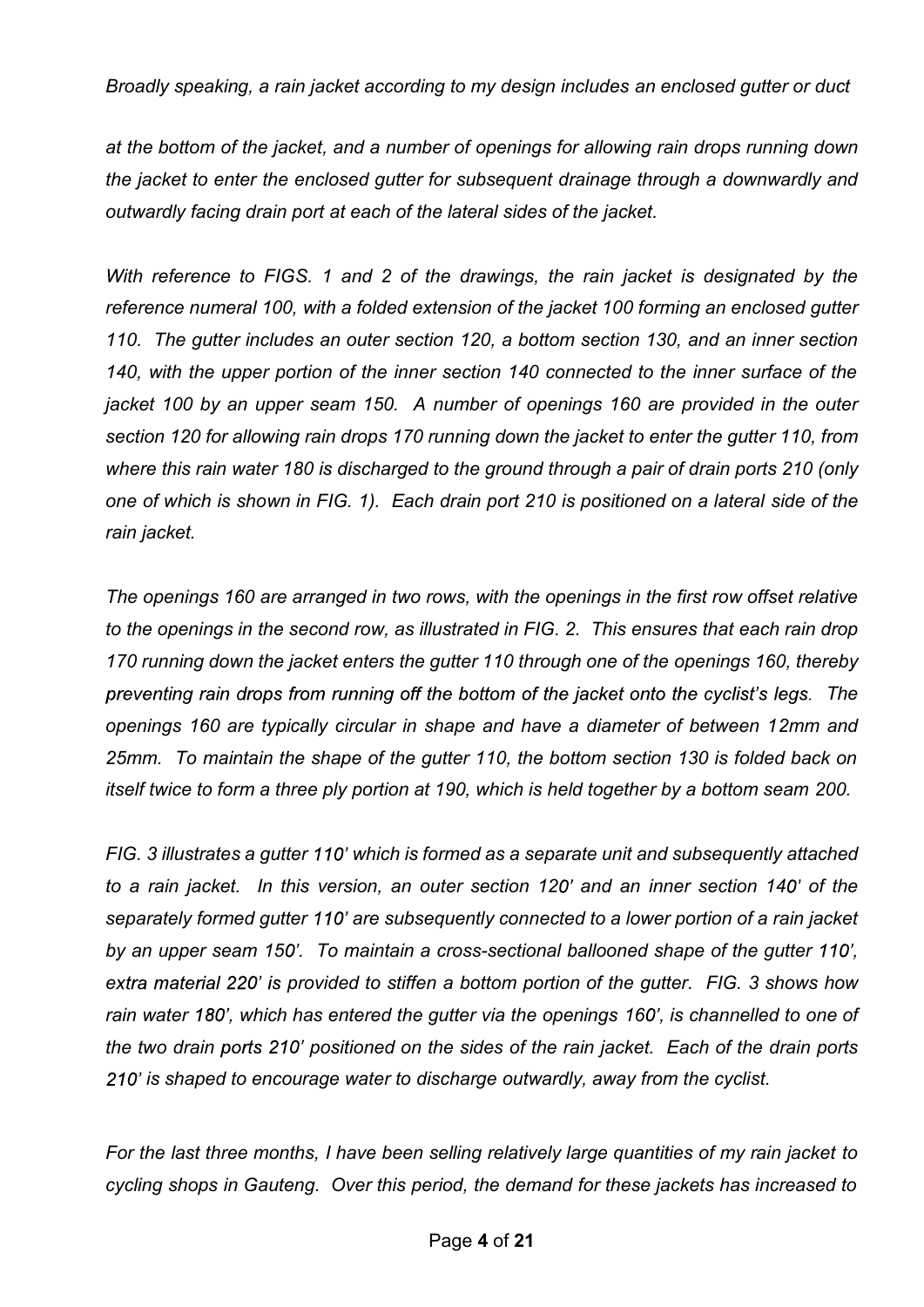such an extent that I have started making plans to sell my jacket in most of the major centres across South Africa.

However, on Friday last week, I received a lawyers' letter alleging that the manufacture and sale of my rain jacket amounts to infringement of their client's South African patent 2014/01234. The lawyers also state in the letter that, to avoid legal action, I must: (i) immediately stop manufacturing and selling my rain jacket; (ii) provide a written undertaking not to infringe the patent again in the future; (iii) deliver up for destruction all infringing jackets in my possession or under my control; (iv) pay all damages suffered by their client; and (v) pay their client's legal costs.

A copy of South African patent 2014/01234 is attached marked "Document B".

I do not want to stop selling my jacket, if possible. There is a relatively large market for this product and I have invested a considerable amount of money and time in developing the jacket and in creating a business for manufacturing and selling the jacket in South Africa.

In the circumstances, please let me know if, in your opinion, South African patent 2014/01234 has been infringed, and whether or not this patent is valid.

I look forward to hearing from you.

Yours sincerely Mr D Shorts "

You conduct some background checks and establish that:

(a) ZA 2014/01234 [Document B] was filed on 10 March 2014 claiming priority from an earlier South African patent application which was filed on 11 March 2013;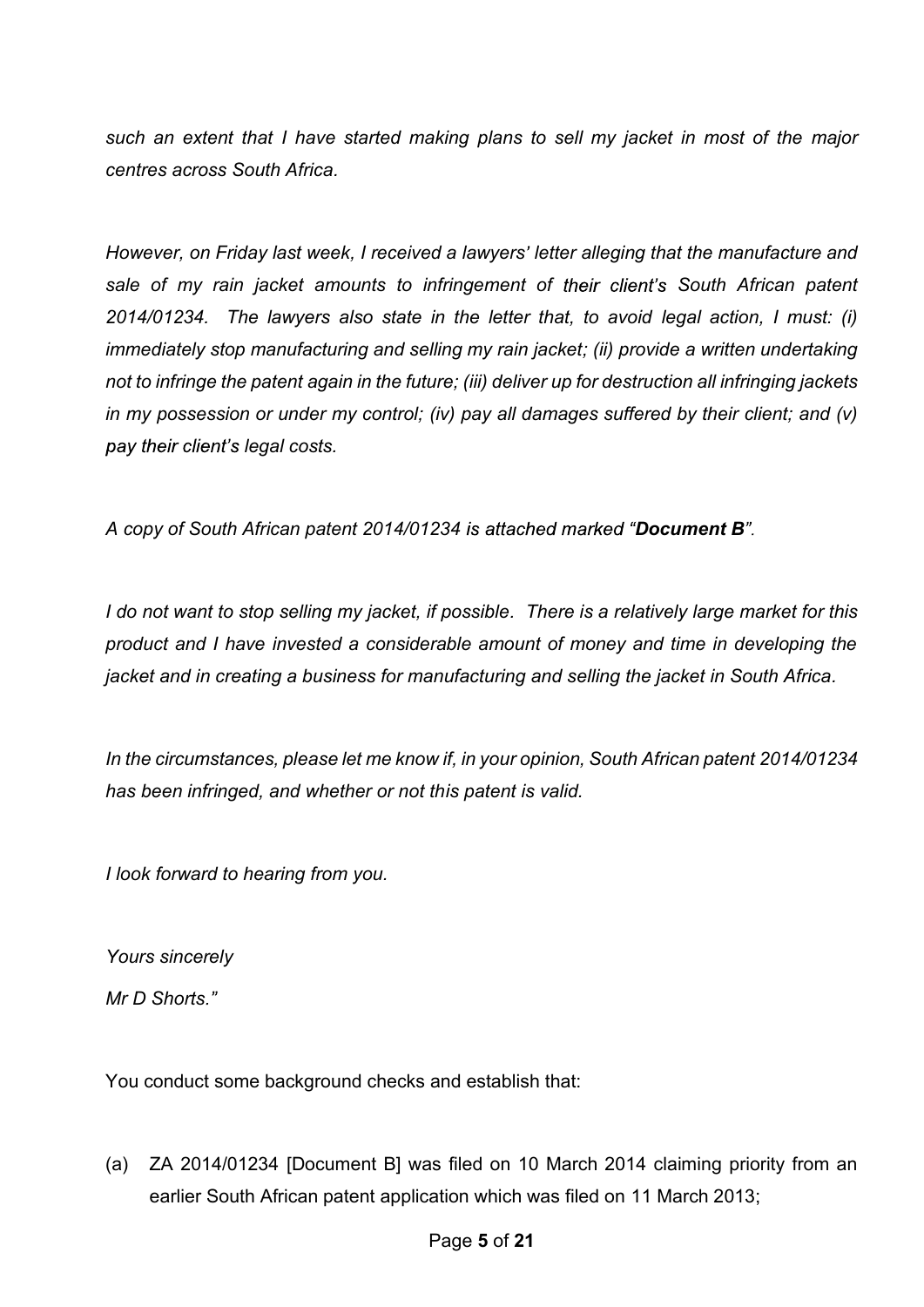- (b) All formalities in respect of ZA 2014/01234 were correctly complied with; and
- (c) ZA 2014/01234 is currently in force.

You also conduct a prior art search which locates the following documents:

- (i) ZA 2013/07642 [Document C]; and
- (ii) An extract from a magazine published in the United Kingdom in September 1996 [Document D].

#### QUESTION 1 (35 marks)

Please provide your client with detailed advice on whether or not the manufacture and sale of your client's rain jacket amounts to infringement of the claims of South African patent 2014/01234.

#### QUESTION 2 (35 marks)

Please provide your client with detailed advice on the validity of South African patent 2014/01234 in light of ZA 2013/07642 [Document C] and the UK publication [Document D].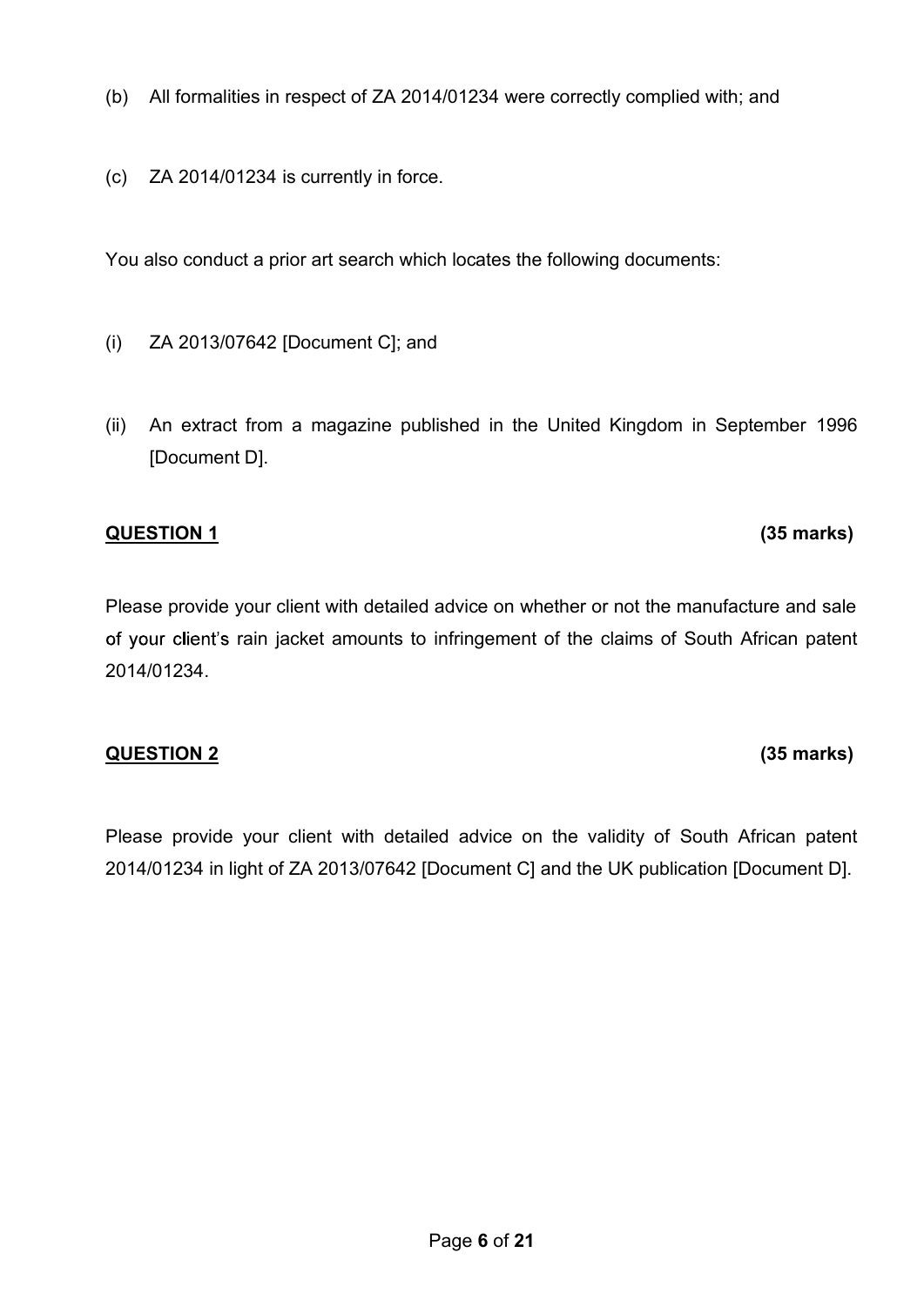## QUESTION 3 (30 marks)

You receive the below correspondence from your client.

"Dear Patent Attorney

I refer to my pending South African complete patent application no ZA2019/5678 entitled "Laundry Detergent" which is a national phase entry based on a PCT patent application (international patent application).

As you know the patent application claims priority from South African provisional patent application no. ZA2017/6123 dated 14 November 2017. As per your previous advice all formalities for the patent application have correctly been complied with and acceptance has been formally delayed to 31 May 2021.

The specification of the patent application describes each of a cleaning agent A, surfactant B, foaming regulator C, optical brightener D, dye transfer inhibitor E as well as their individual interactions in different combinations to provide optimal washing results for both white and coloured laundry. Examples are also given of different combinations of the constitutes and the resulting washing results.

The current claims of the patent application are as follows:

- 1. A laundry detergent comprising a cleaning agent A and a surfactant B.
- 2. A laundry detergent according to claim 1 which includes a foaming regulator C.
- 3. A laundry detergent according to claim 2 which includes an optical brightener D.
- 4. A laundry detergent according to claim 1, 2 or 3 which includes a dye transfer inhibitor E.

As you reported the international search found some relevant prior art and the written opinion from the international examination authority expressed some concerns regarding the novelty and/or inventiveness of the current claims.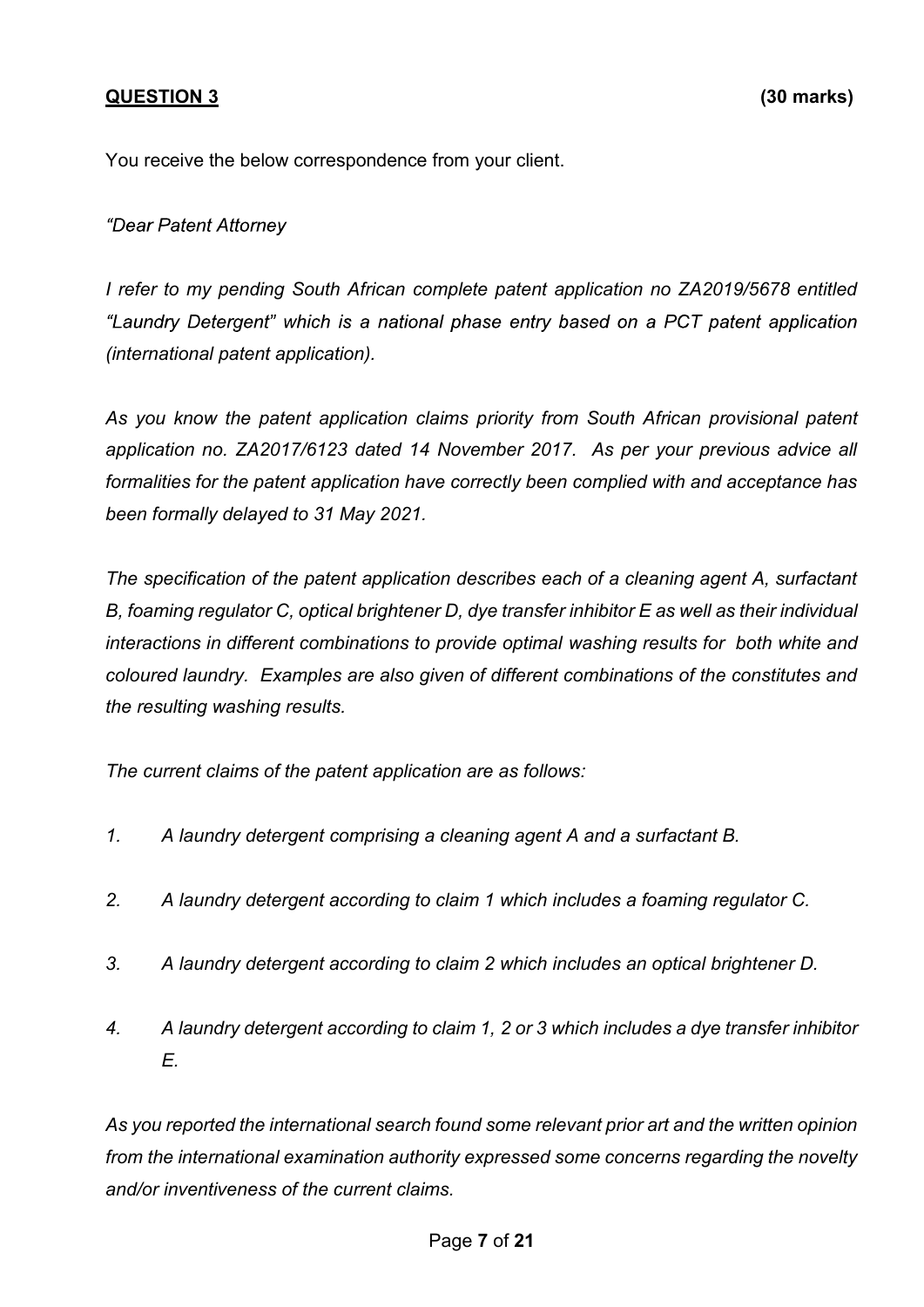The relevant prior art documents mentioned in the international search report and written opinion are:

- a. PCT/US2016/03859 entitled "Advances Detergents" which has an international filing date of 12 December 2016, claims priority from US60/721,213 of 14 December 2015 and which was published on 24 June 2017; and
- b. PCT/EP2017/03859 entitled "New Laundry Detergents" which has an international filing date of 5 May 2017, claims priority from JP2016-0500015 of 6 May 2016 and which was published on 22 November 2018.

PCT/US2016/03859 discloses a detergent made from the cleaning agent A mixed with either the surfactant B or the foaming regulator C.

PCT/EP2017/03859 discloses two different detergents. The first detergent is made up from the cleaning agent A mixed with the surfactant B and the second detergent is made up from the cleaning agent A mixed with the surfactant B and the optical brightener D.

In light of the above we have three questions.

I. We are concerned about the validity of the current claims of the patent application in light of the above two PCT publications.

Please let us know what the impact of these publications are on the validity of the current claims of the patent application and what, if anything, should be done to improve the validity of the claims of the patent application.

## (10 marks)

II. We have finalised our product development and we now intend to launch two different detergents.

The first detergent is for use with white fabrics and this detergent is made from a combination of the cleaning agent A, surfactant B, foaming regulator C and optical brightener D.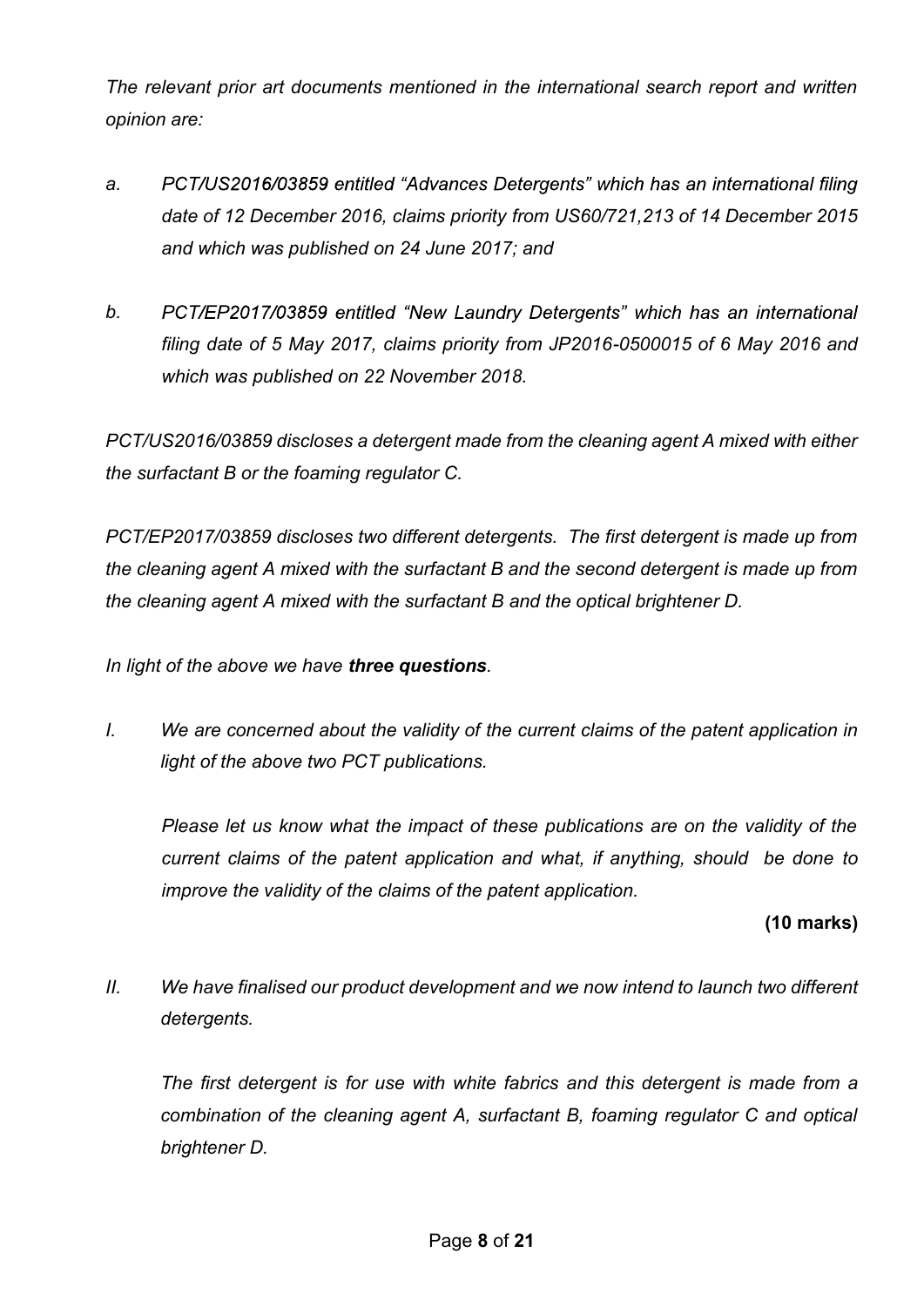The second detergent is for use with coloured fabrics and is made from a combination of the cleaning agent A, surfactant B, foaming regulator C, optical brightener D and the dye transfer inhibitor E.

Both these products are equally important for us and we want the best possible protection for both.

Please advise on the best course of action under the circumstances as well as any new claim formats which you would recommend.

# (10 marks)

III. We have been advertising the launch of our two new detergents and during the last week we had received a non-threating letter from one of our competitors, SA Detergents, explaining that they hold a South African patent for a detergent made from a combination of the cleaning agent A, surfactant B and the dye transfer inhibitor E.

Please advise what options are available to us to ensure that we can continued with the launch of our detergents and what the best course of action would be in the circumstances.

(10 marks)

# Kind regards

Ms EN Trepreneur (Managing Director) New Wave detergents (Pty) Ltd"

You can assume that all claims to priority of the current claims are valid and that the current claims are fairly based on the disclosures in the patent specification.

Advise your client accordingly on each of the above questions I, II and III.

\*\*\*\*\*\*\*

TOTAL: 100 marks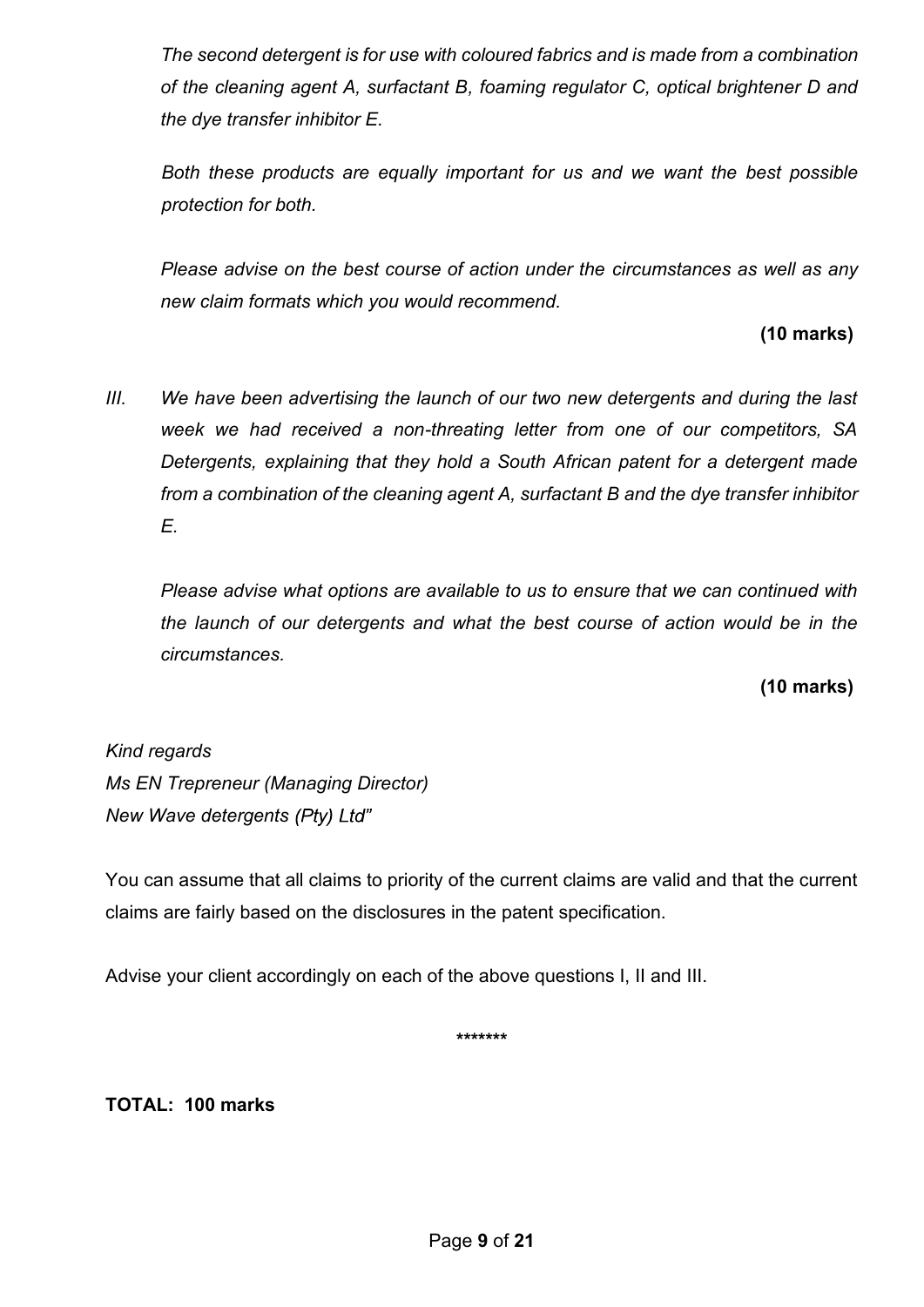# DRAWINGS OF MY RAIN JACKET WITH GUTTER

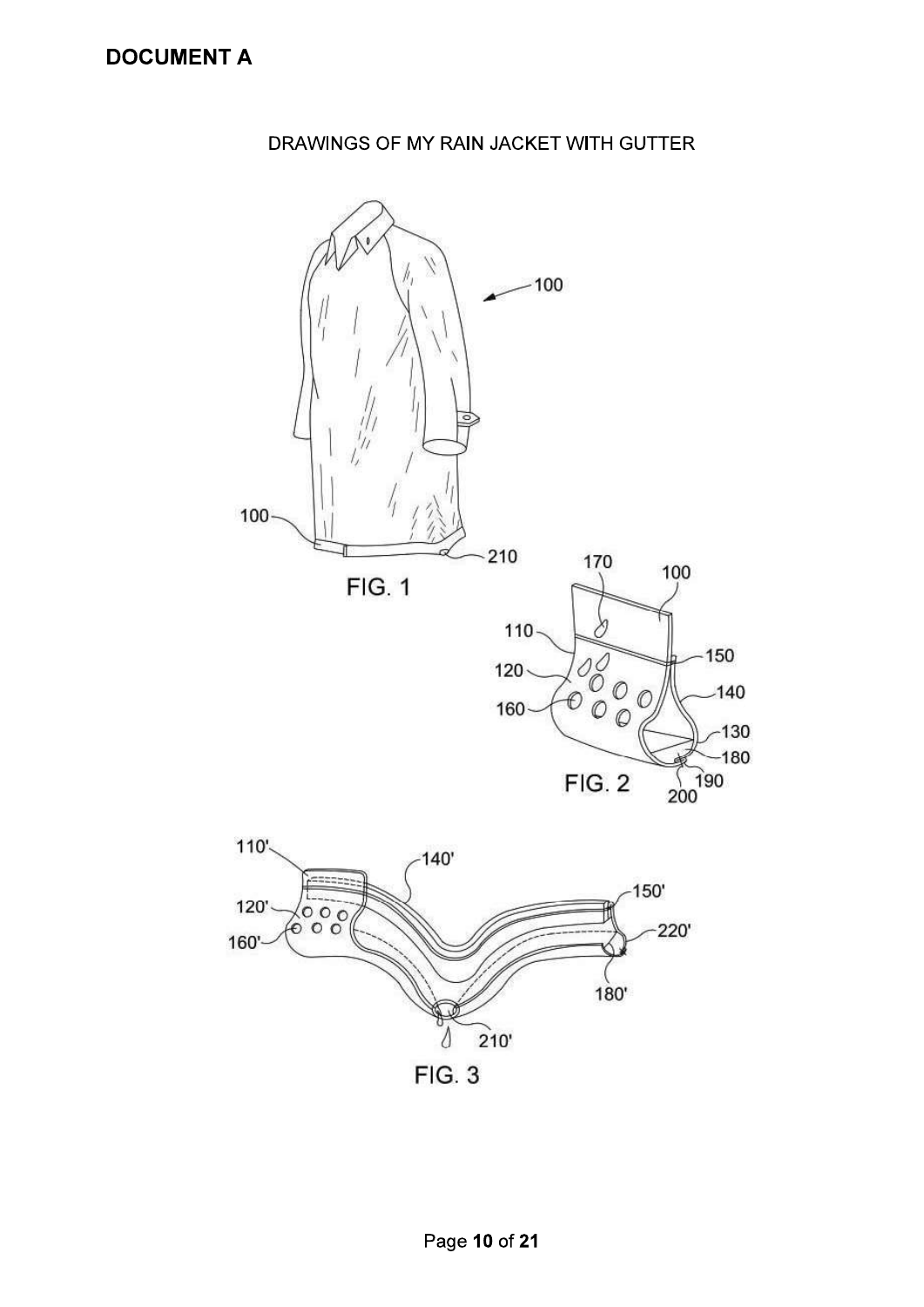## AN ITEM OF CLOTHING

THIS invention relates to an item of clothing, and more specifically to a clothing item which protects the wearer from water.

Waterproof aprons are known. Such aprons may be worn, for example when washing dishes, so as to keep the wearer's clothing under the apron dry. Generally, known waterproof aprons are designed to extend to the wearer's knees, or thereabout, to allow for comfort and ease of movement. With these designs, water splashed onto the apron during dishwashing often runs down the apron and spills onto the wearer's feet and lower legs, or the wearer's shoes and clothing covering the lower legs.

According to the invention, there is provided an item of clothing which includes a waterproof covering for covering at least a portion of a wearer's body, a water collector extending along a lower portion of the waterproof covering for collecting water contacting the covering, and at least one discharge opening for discharging water from the water collector, wherein the discharge opening is located on the water collector so that, in use, water is discharge outwardly from, and to a lateral side of, the wearer.

A closure may be provided for selectively closing the discharge opening. In this way, a wearer may selectively store water in the water collector while washing dishes in a first location, such as in a kitchen, and thereafter discharged the water from the water collector in a second location, such as in a garden.

The invention will be described in more detail below with reference to the accompanying drawings, in which:

- **Figure 1** is a side view of an item of clothing according to the invention as worn by a wearer while washing dishes;
- Figure 2 is a plan view of the item of clothing illustrated in Figure 1 when spread out flat on the ground.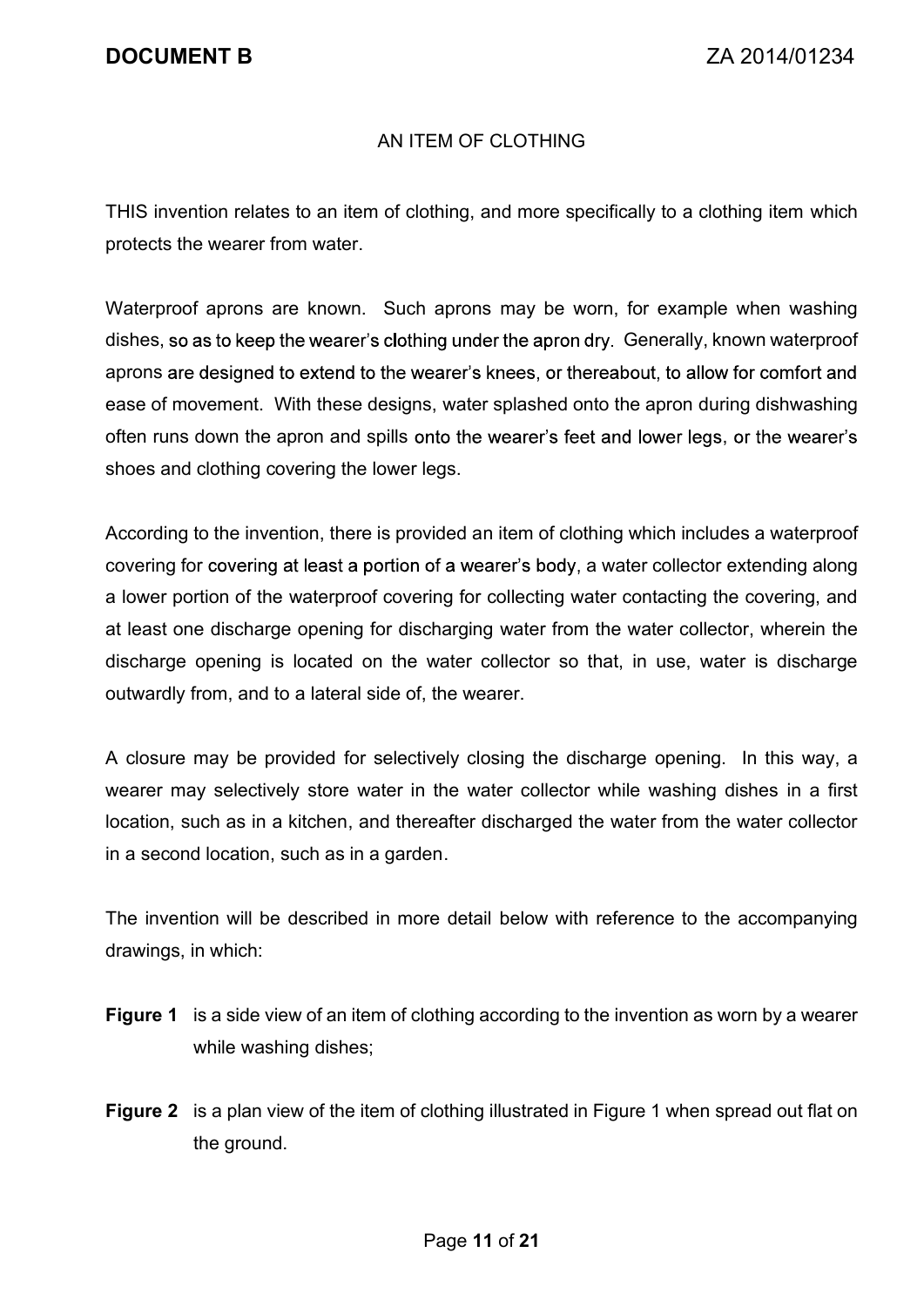# DOCUMENT B ZA 2014/01234

#### Figure 3 is a sectional view taken along the line 3-3 of Figure 2; and

Figure 4 is a sectional view taken along the line 4-4 of Figure 2.

The drawings illustrate an item of clothing in the form of a waterproof apron 10 in accordance with the present invention. The apron 10 may be used while washing dishes in a sink, as shown in Figure 1. As can be seen, the Apron 10 includes a waterproof covering having an upper portion 10A for covering the wearer's chest and stomach, and a lower portion 10B for covering upper portions of the wearer's legs. With reference also to Figure 2 of the drawings, tie strings 10C and a head aperture 10D are provided for securing the apron 10 to a wearer.

The apron is formed in one piece and, when worn, forms a split 13 at the rear. A lower portion of the apron 10 is folded back to form a water collection channel 11 above a lower edge 12 of the apron. The folded back portion is held in place by separable fasteners 15 and 16, as best seen in Figure 3 of the drawings. In the illustrated embodiment, the separable fasteners comprise cooperating male fasteners 15 and female fasteners 16. If water splashes out of the sink onto the wearer's apron 10, this water runs down the apron, enters the channel 11 through an open top 17 (see, for example, Figure 4), and collects in the channel as water RU (see, for example, Figure 1). In this way, water is prevented from spilling off the bottom of the apron onto the wearer's legs and shoes.

As shown best in Figures 2 and 3 of the drawings, two discharge openings along the channel 11 allow water to discharge from the channel. A closure in the form of a flap 14 is provided to selectively close each discharge opening. The closure flaps 14 are held in a closed condition by separable fasteners 18 and 19, as best seen in Figure 4 of the drawings.

In use, the wearer of the apron 10 may secure the separable fasteners 15 and 16 to form the channel 11, and may also fasten the separable fasteners 18 and 19 to close the discharge openings. In this condition, water splashing onto the apron while washing dishes will collect in the channel 11. If the wearer wishes to discharge the water from the channel 11,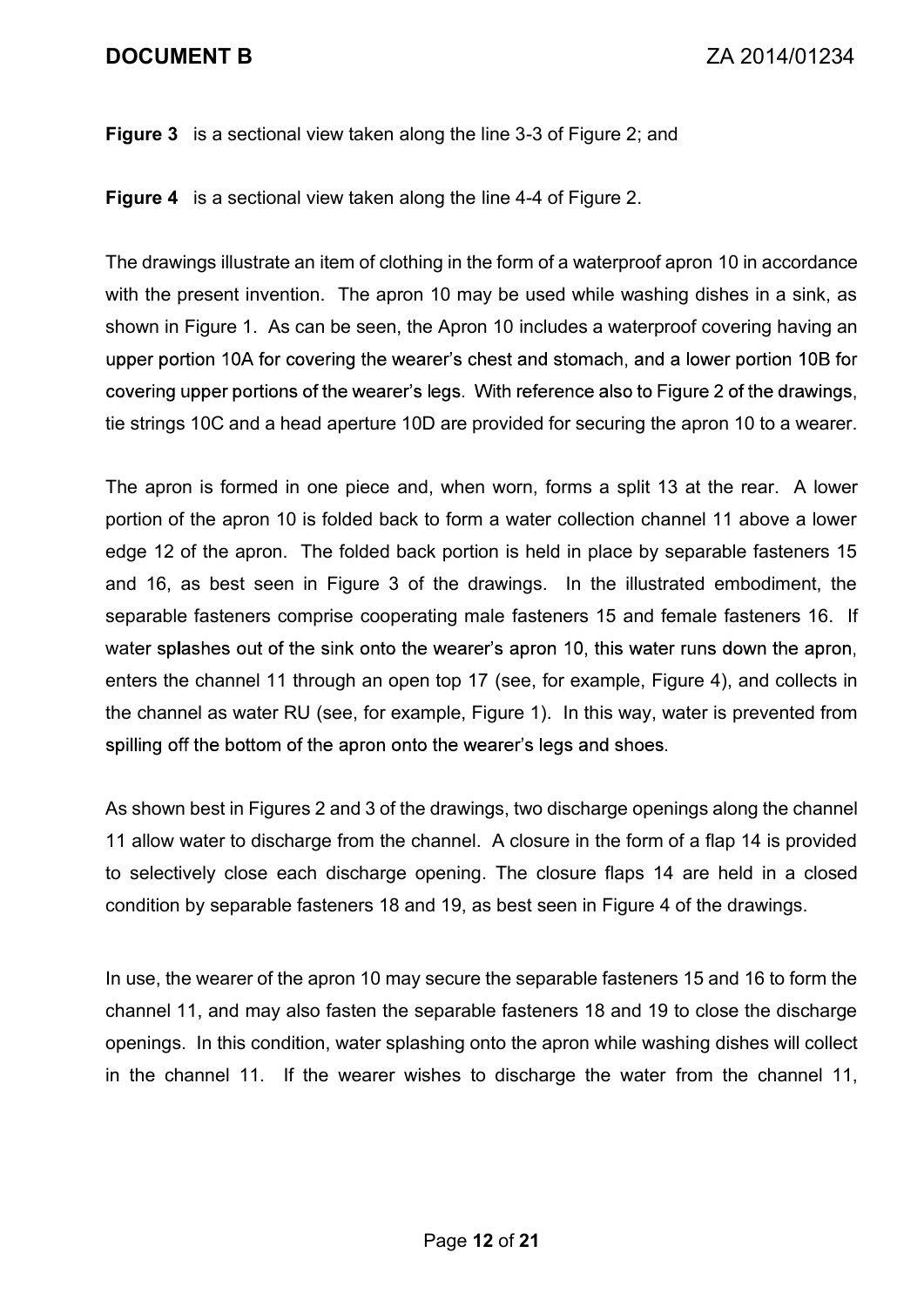for example, after washing the dishes, he or she may simply separate the fasteners 18 and 19 and release the flaps 14, thereby allowing the water in the channel 11 to discharge via the discharge openings. Since the discharge openings are located at the sides of the apron, the water in the channel 11 will be discharged away from the wearer's shoes. It will be appreciated by those skilled in the art that the item of clothing need not necessarily be an apron for washing dishes, and could also have other forms, such as, for example, a jacket.

### CLAIMS

- 1. An item of clothing including a waterproof covering for covering at least a portion of a wearer's body, a water collector extending along a lower portion of the waterproof covering for collecting water contacting the covering, and at least one discharge opening for discharging water from the water collector, wherein the discharge opening is located on the water collector so that, in use, water is discharged outwardly from, and to a lateral side of, the wearer.
- 2. An item of clothing according to claim 1, wherein the water collector comprises a channel which extends along a lower portion of the waterproof covering, and which is open at the top to receive water contacting the covering.
- 3. An item of clothing according to claim 2, wherein the channel is formed from a portion of the waterproof covering that is folded over and held in place with fasteners.
- 4. An item of clothing according to any one of the preceding claims, wherein a closure is provided for selectively closing the, or each, discharge opening.
- 5. An item of clothing according to any one of the preceding claims, including two discharge openings.
- 6. An item of clothing according to any one of the preceding claims, wherein the item of clothing is a waterproof apron.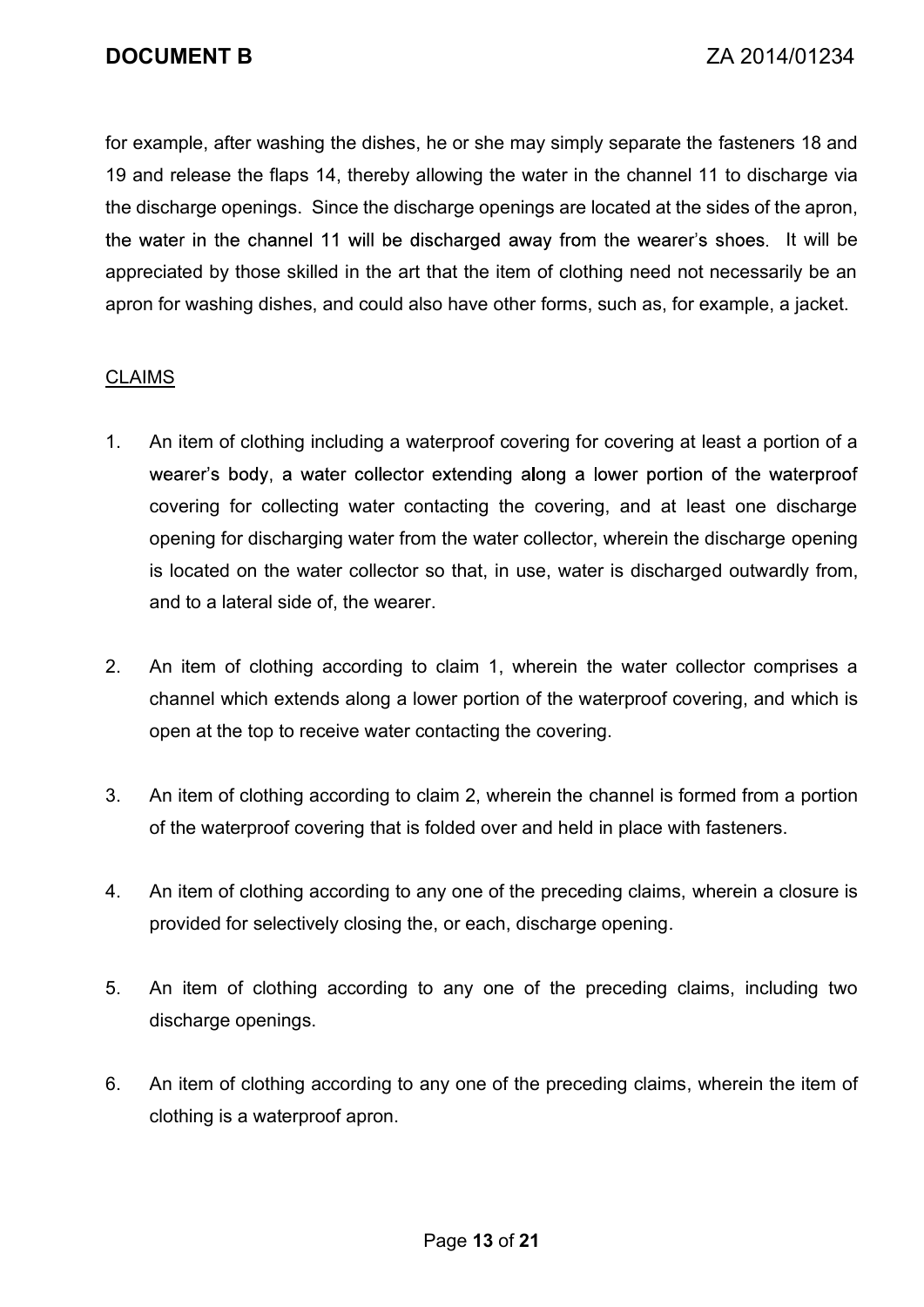

**FIGURE 1**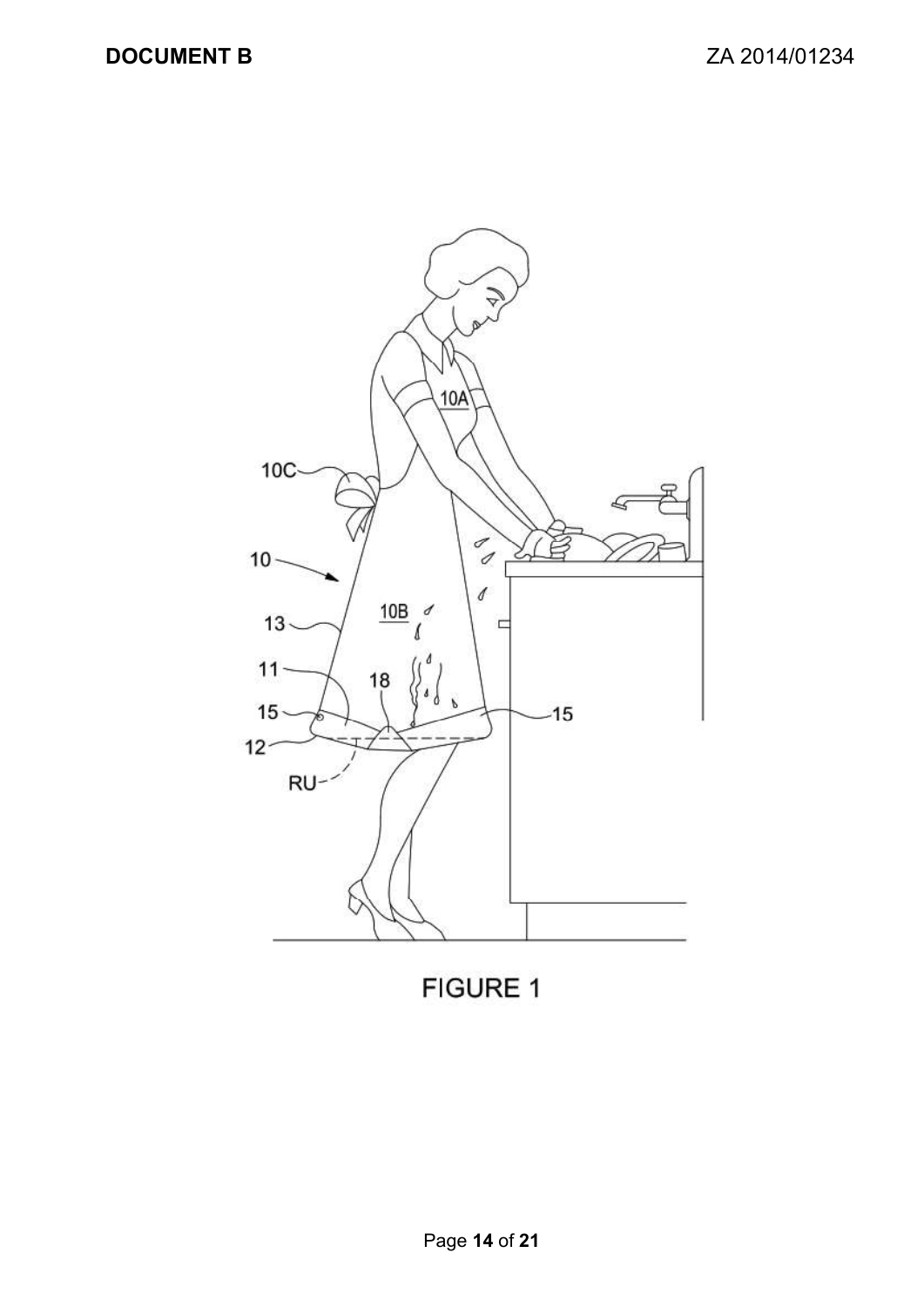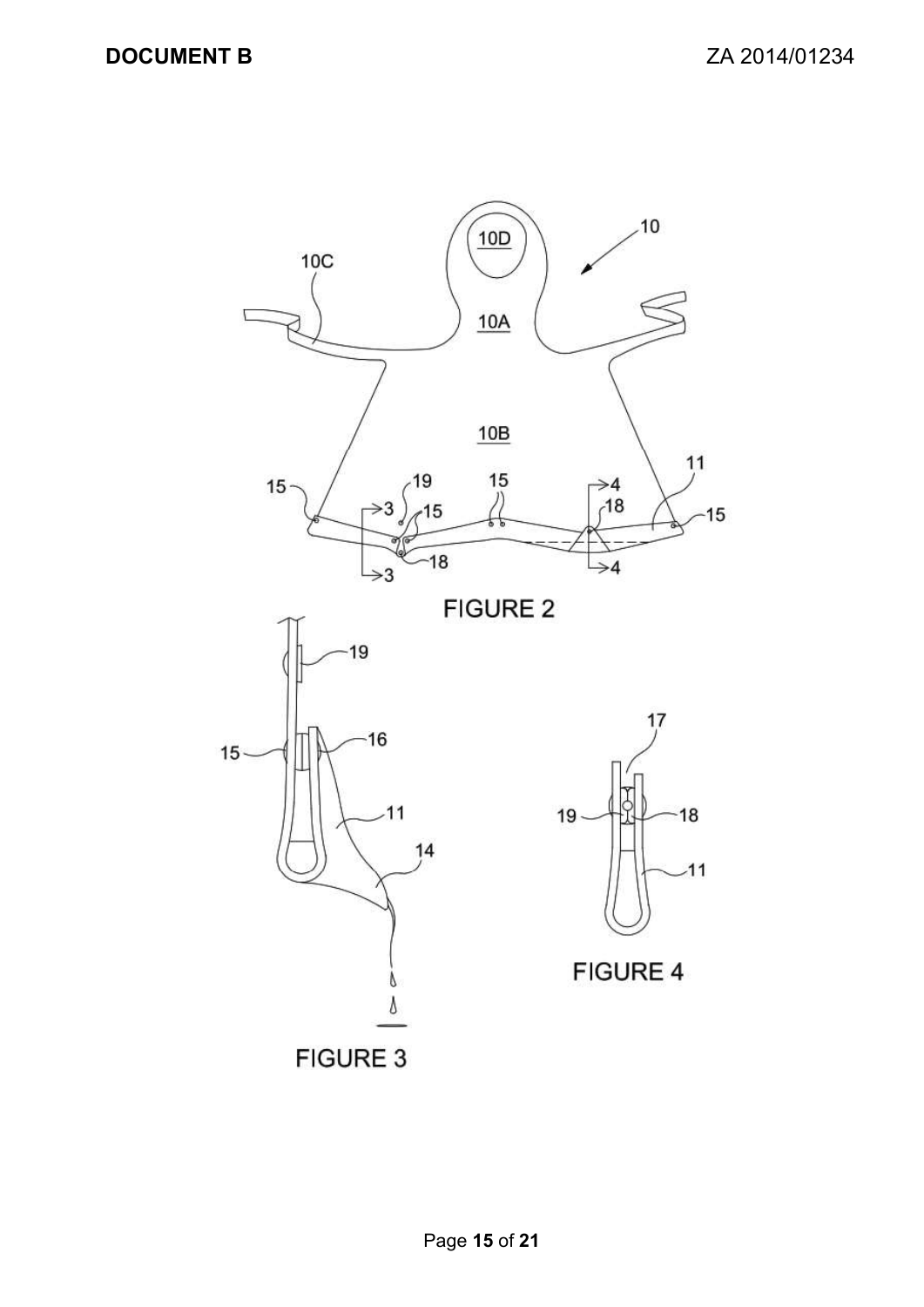Filing date: 20 September 2013 Publication date: 27 October 2014 Priority date: 22 January 2013

#### PROTECTIVE OUTERWEAR

This invention relates to protective outerwear.

Many people wear protective clothing when going about their day-to-day business. For example, workers wear protective and waterproof clothes to mitigate the effects of weather, such as rain, snow and/or hail. With most waterproof outerwear, clothes worn under the outerwear remain dry in the rain. However, a problem with such outerwear is that rain water tends to run off the outerwear at different angles and directions, often wetting the legs, or clothing on the legs, of the wearer.

It is an object of this invention to address this problem.

 The invention will be described by way of example with reference to the accompanying drawings, in which:

- Figure 1 is a front view of an item of waterproof outerwear according to the invention;
- Figure 2 is a side view of the outerwear illustrated in Figure 1;
- Figure 2A is an enlarged cross-section of a portion of the outerwear of Figure 2 in an operative, deployed condition;
- Figure 2B is an enlarged cross-section of the portion of the outerwear of Figure 2A in an inoperative, stowed condition; and
- Figure 3 shows another embodiment of the invention with a gutter partially secured to waterproof outerwear.

Referring first to Figure 1, there is shown a waterproof coat 1 having a body portion 2, a pair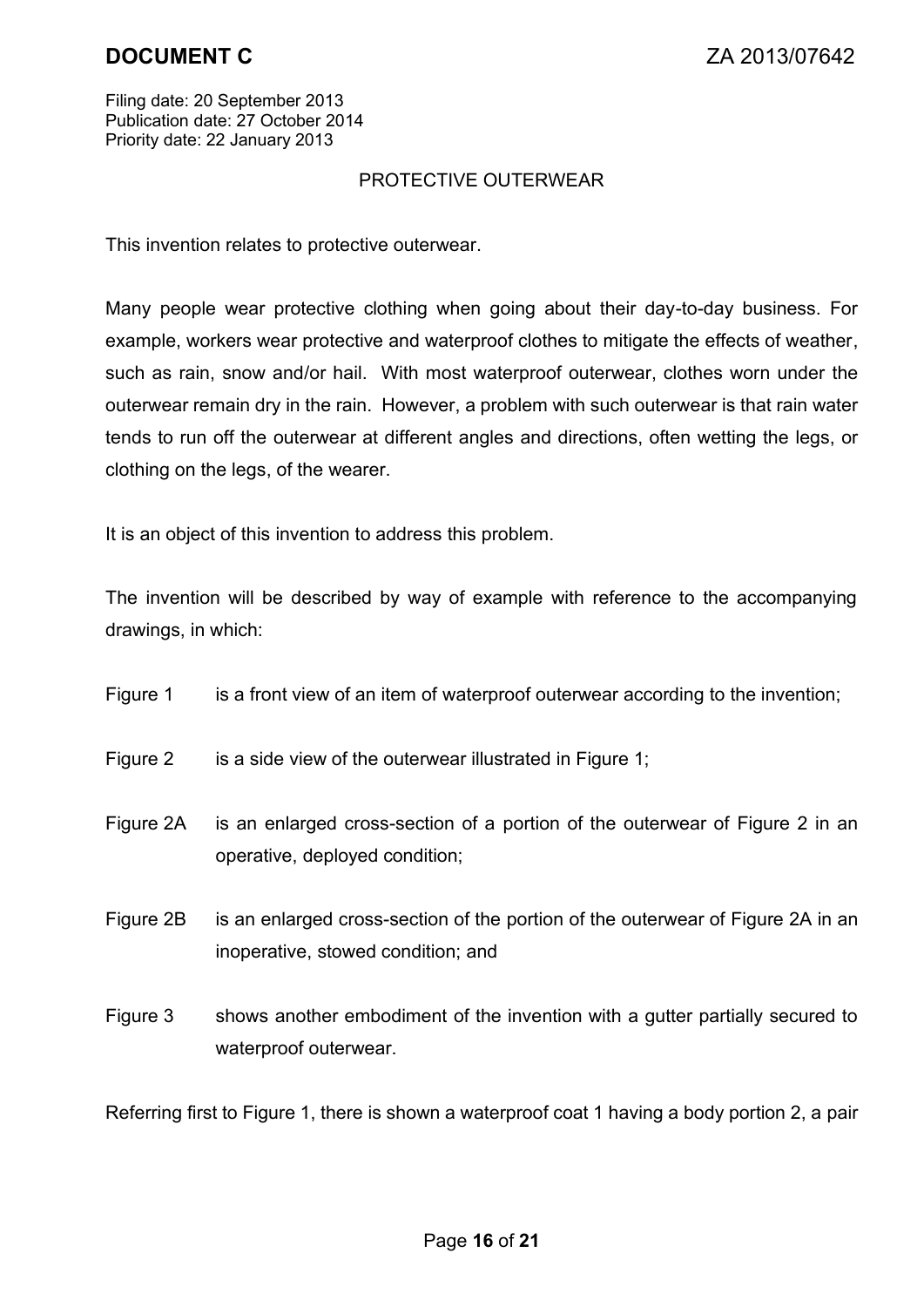of arms 3 and a hood 4. The coat 1 has a liner to face the body of a user (not shown), an insulation layer (also not shown) and an outermost waterproof layer 5 to protect the wearer when the coat is subjected to rain. The coat 1 includes a zipper 6 to secure the coat about the wearer.

The coat 1 has a flexible and body conformable hem 7. Along the hem 7 of the body portion 2 is a gutter 8, which may be formed of a waterproof plastics material, such as polyvinyl chloride. In this embodiment, the gutter 8 is U-shaped and depends from the hem 7. The zipper 6 extends through the gutter 8 to facilitate securing and removal of the coat 1.

The gutter 8 has a rearmost drainage port 9 providing a spigot 9A to which is secured a down pipe or hose 10 to allow water collected in the gutter 8 to drain away. The hose 10 is pushfitted onto the spigot 9A.

In use, when the wearer of the waterproof coat 1 is exposed to rain, or another wet environment, the water runs down the waterproof layer 5 to be captured by the gutter 8. In this way, run-off water is prevented from flowing onto the user's legs. The water in the gutter 8 flows out of the gutter via the drainage port 9 and the hose 10 to drain towards the floor. The hose 10, as shown, is positioned towards the rear of the coat 1 (i.e. away from the zipper 6) so that this hose does not (or at least is less likely to) interfere with the actions of the wearer. Typically, the hose 10 is located at a position directly opposite the zipper 6 when the coat 1 is closed to ensure that it is out of the way. The coat 1 may find particular utility when a person is riding a motorcycle or is working outside.

 As shown in Figure 2B, the gutter 8 may be foldable about the hem 7 to the inside of the coat 1 to be stowed when not in use. The hose 10 may be folded over and the end of the hose 10 secured to the gutter 8 to ensure that it remains within the coat 1 when the gutter 8 is not deployed. Alternatively, the hose 10 may be removed from the spigot 9A of the gutter 8 and stored separately to be push-fitted onto the spigot 9A when required. The coat 1 may include an inner flap of material 11 to protect the wearer against the folded-in gutter 8. The flap of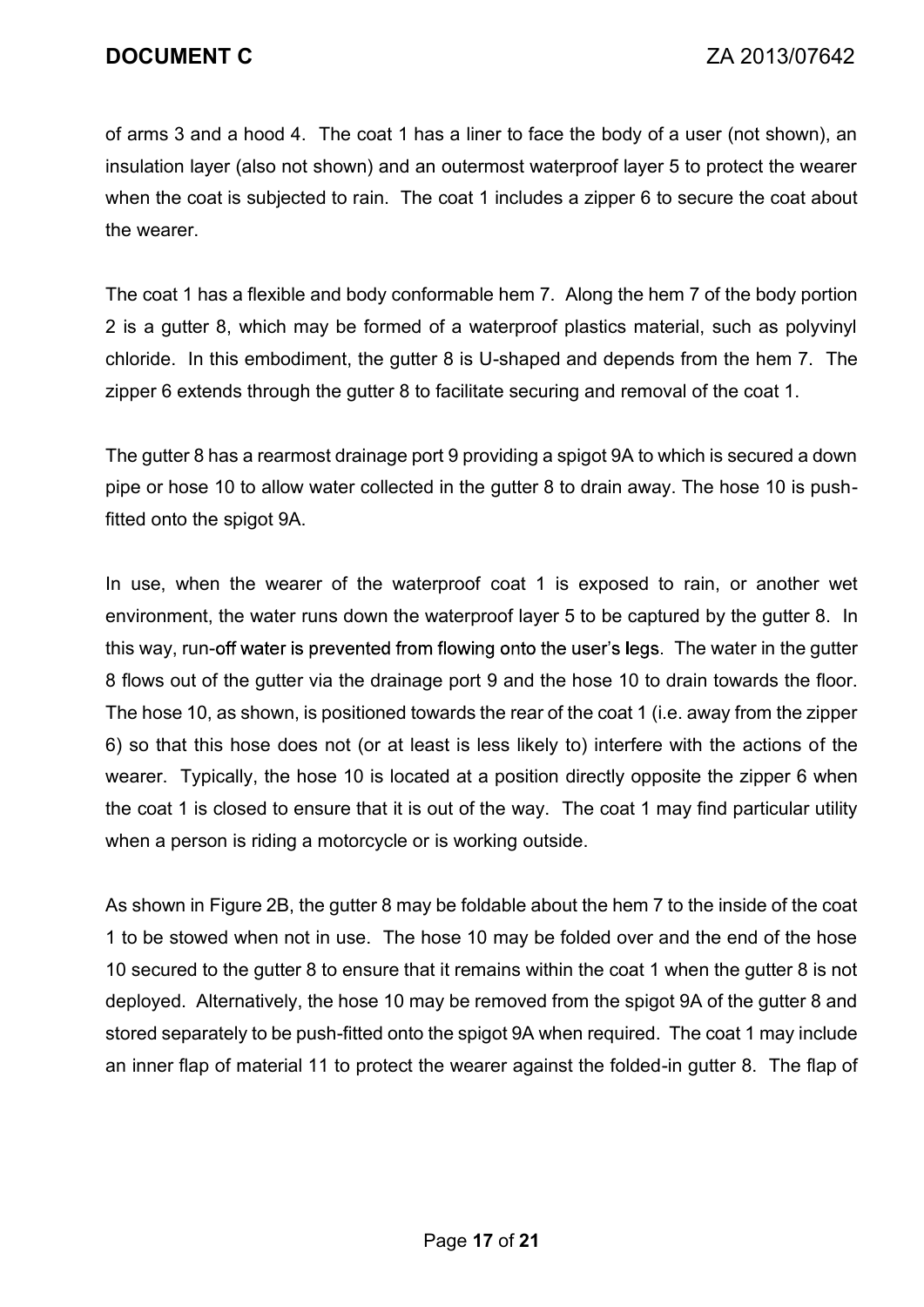# DOCUMENT C ZA 2013/07642

material 11 may be provided with a high-friction material 12, to engage the gutter 8 and help to retain it in its folded condition.

Alternatively, and as shown in Figure 3, a gutter 8' may be removably secured to a coat 1'. In this embodiment, the coat may have a number of buttons 13 provided around the hem 7', and the gutter 8' may have a corresponding number of button holes 13'.

When it is desired to deploy the gutter 8' it is simply removed from where it is being stored and is buttoned to the hem 7' using the buttons 13 and button holes 13'. If stored separately, the hose 10 is secured to the spigot 9A.

 The provision of the gutter and the location of the hose 10 allow water on the coat 1 to drain from the rear of the coat, and in this way to drain off the coat without interfering with the working practices of the wearer.

[CLAIMS OMITTED]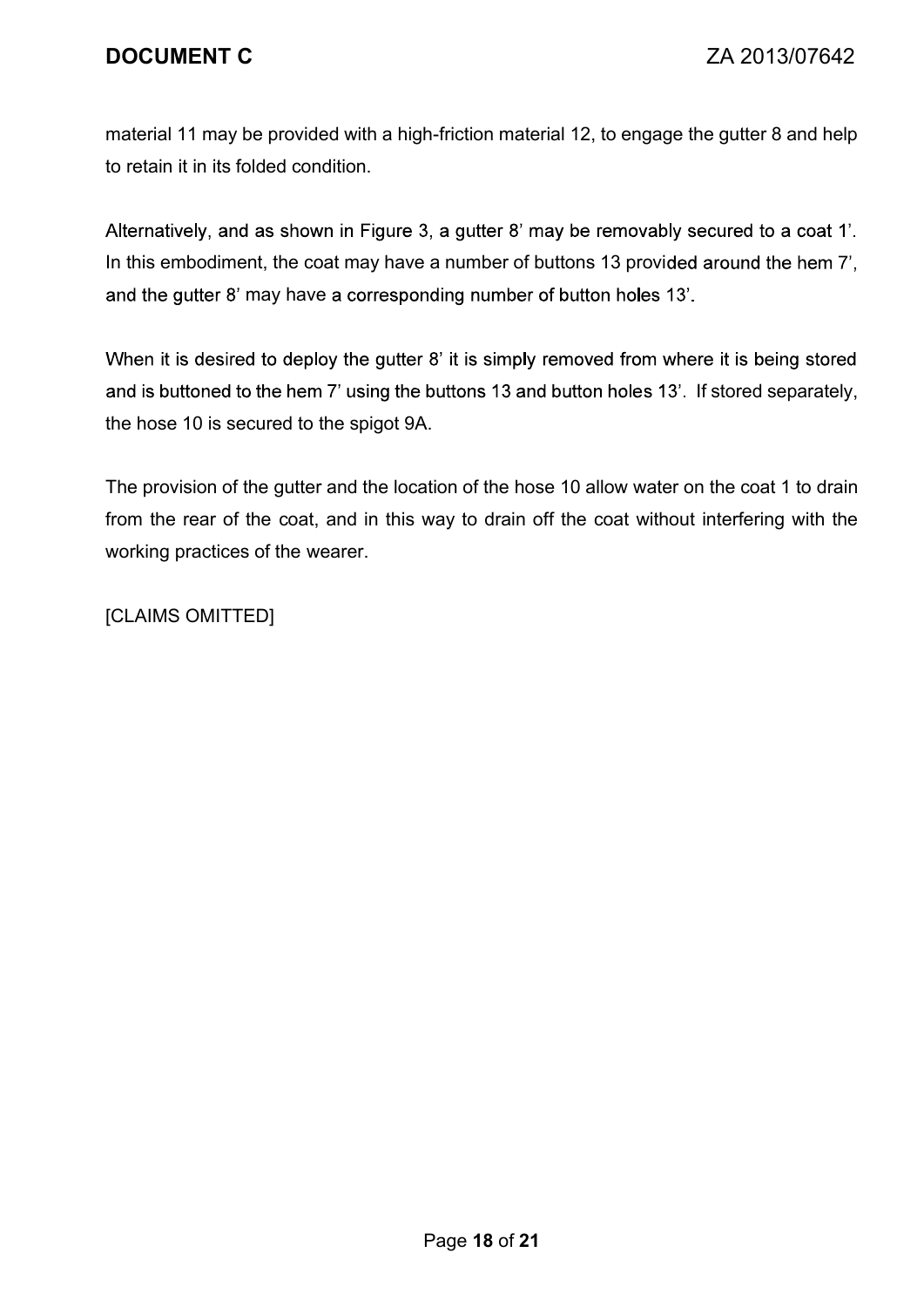

FIG. 1

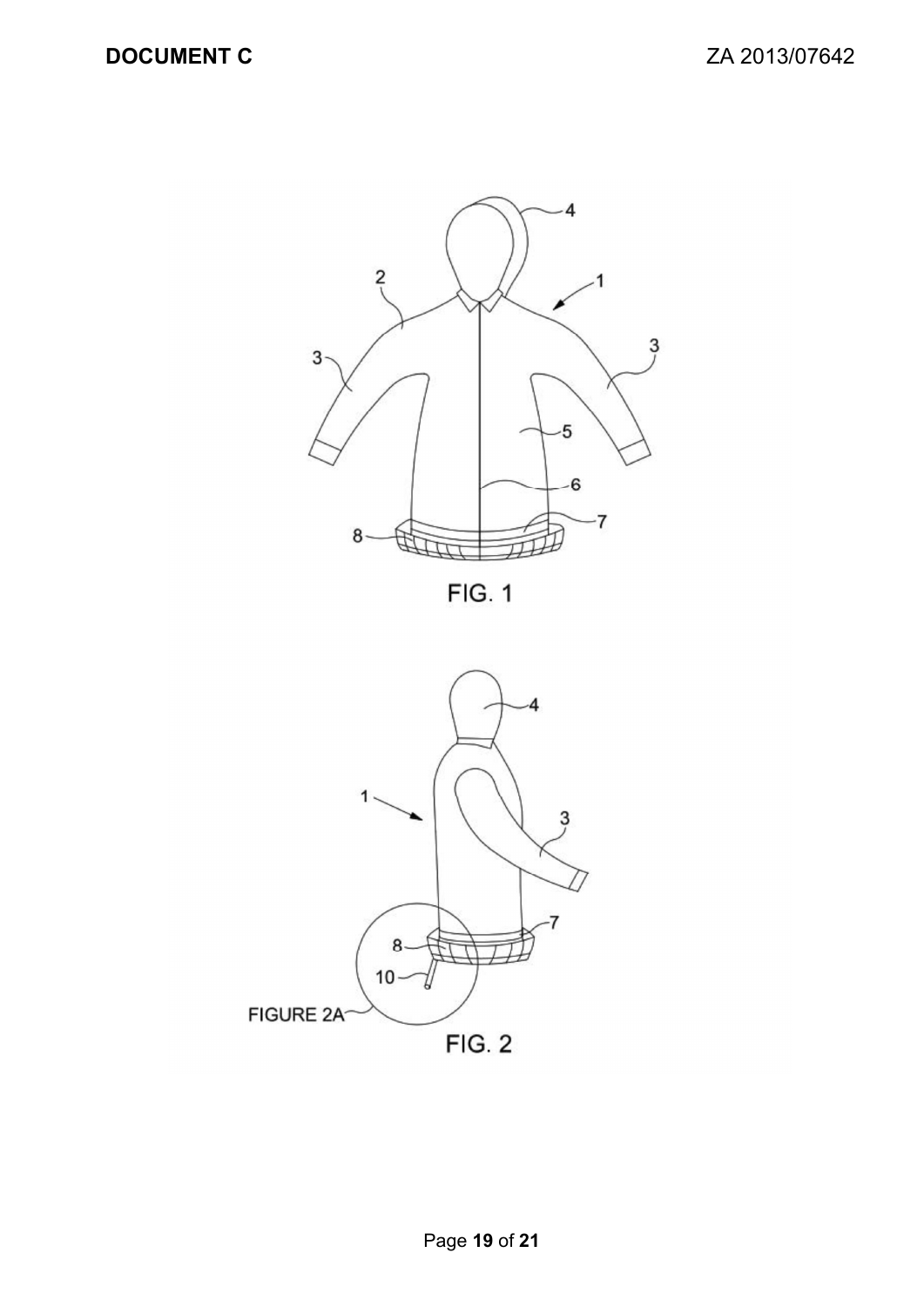

FIG. 2A





 $FIG. 3$